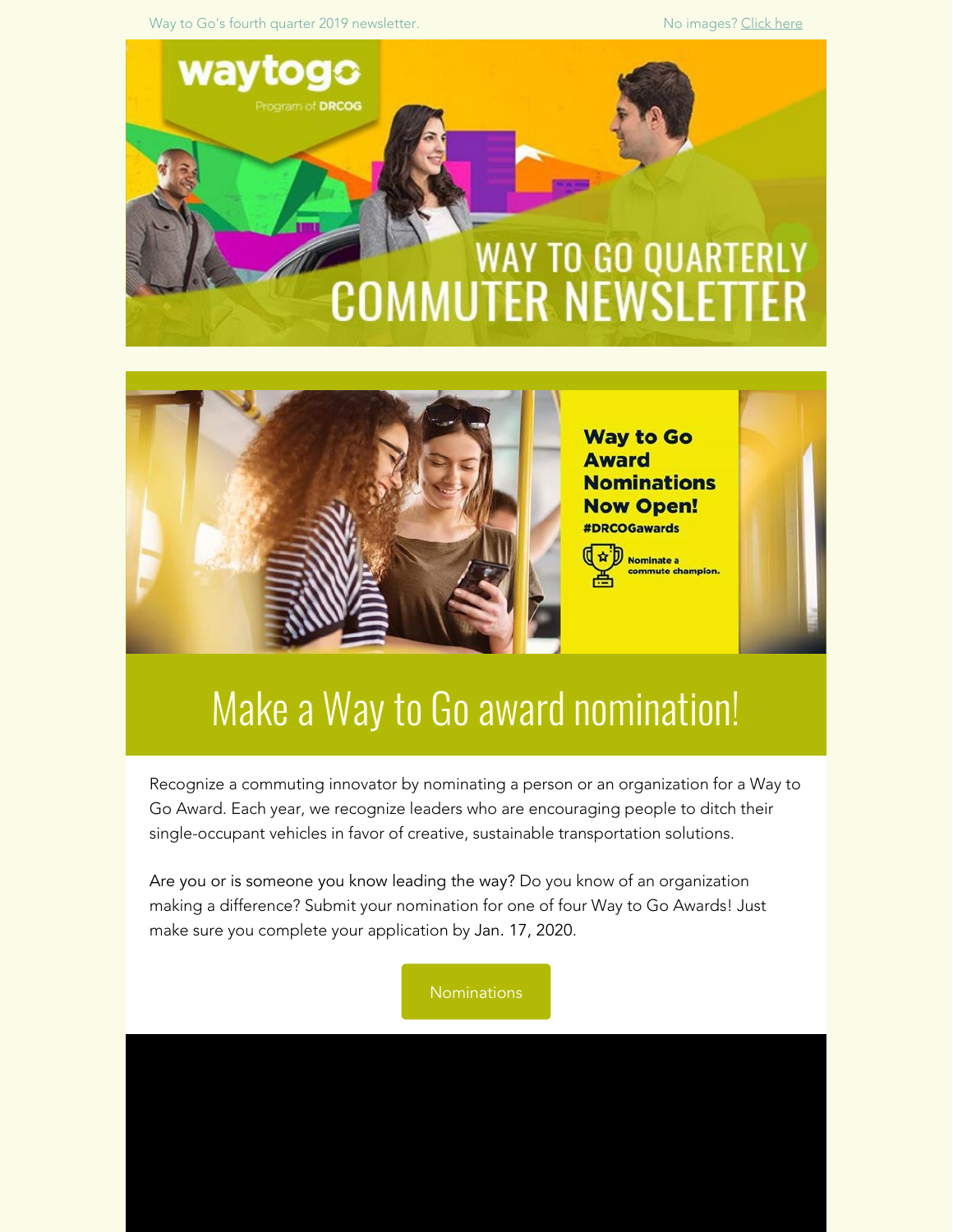

### We love Winter Bike to Work Day

Winter Bike to Work Day will be here before we know it. This year's event will take place on Friday, Feb. 14 — Valentine's Day! Proclaim your love for year-round bike commuting by joining in the fun. Whether you're new to winter bike commuting or just need a little encouragement to keep biking when the mercury drops, this is the day to make it happen.

The Denver region's Winter Bike to Work Day is the largest in the world. So, bundle up, prepare your bike and join all of your biking buddies on Feb. 14.

Stay tuned for more details in the coming weeks, including where to find stations to score breakfast burritos, pancakes, coffee, hot cocoa, beer, giveaways and more.



Looking for additional details? [Send us an email](mailto:waytogo@drcog.org).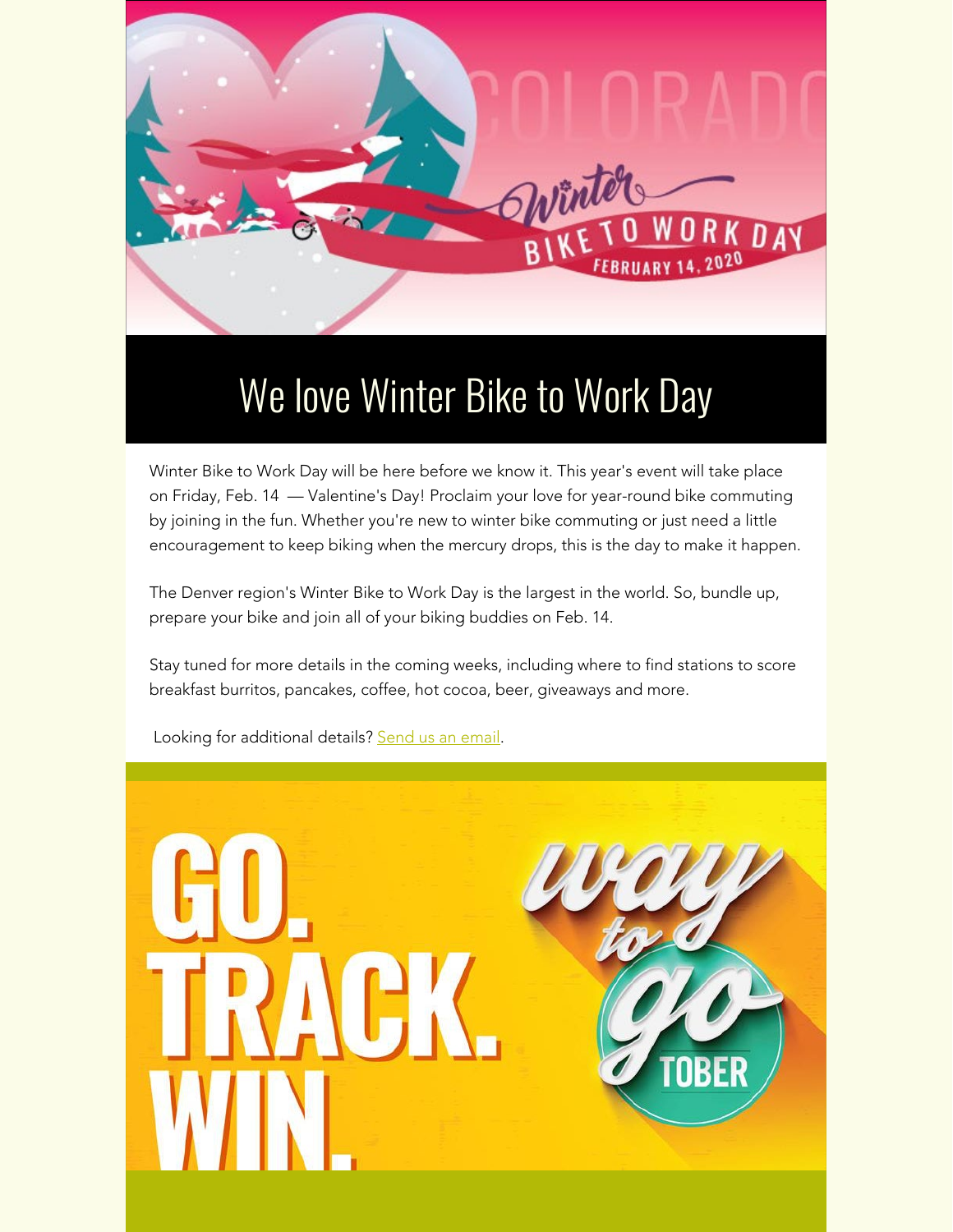### Drumroll, please, for all Go-Tober challenge participants

The fifth annual Go-Tober challenge wrapped up in October. Across the Denver area, 75 organizations accepted the challenge to encourage their employees to forgo driving to work alone and try carpooling, teleworking, vanpooling, biking, walking or taking the bus and rail – all in an effort to decrease the Denver region's traffic congestion and improve its air quality. Organizations earned points for each one-way trip an employee tracked.

A total of 2,538 participants in the Go-Tober challenge logged 64,366 commutes. Their efforts resulted in 742,814 smart commute miles traveled and a reduction of more than 430,719 pounds of carbon dioxide emissions. Go-Tober commuters also burned 3,979,980 calories and saved \$205,299.08 in travel costs.

Even though Go-Tober has ended, watch for additional challenges and chances to win prizes! Visit the [Way to Go site](https://drcog.createsend1.com/t/d-l-xdlnhy-l-j/) or [download the Commuter Tracker app](https://drcog.createsend1.com/t/d-l-xdlnhy-l-t/) to log your trips and see your cost and carbon savings!



**INTRODUCING SNOWSTANG** 

## Bustang bundles up for winter with Snowstang service to resorts

This winter, Snowstang will bring skiers, snowboarders and nature enthusiasts to three of Colorado's mountain resorts. From Arapahoe Basin to Loveland and Steamboat, Snowstang will give riders the opportunity to get waist-deep in powder.

Starting Dec. 14, Snowstang will provide 40 days of service to each ski area on Saturdays and Sundays, as well as on Martin Luther King, Jr. Day and Presidents Day. Passengers can board buses bound to all three resorts at Denver Union Station or the Denver Federal Center. The Steamboat Springs route includes an additional stop in Silverthorne. Tickets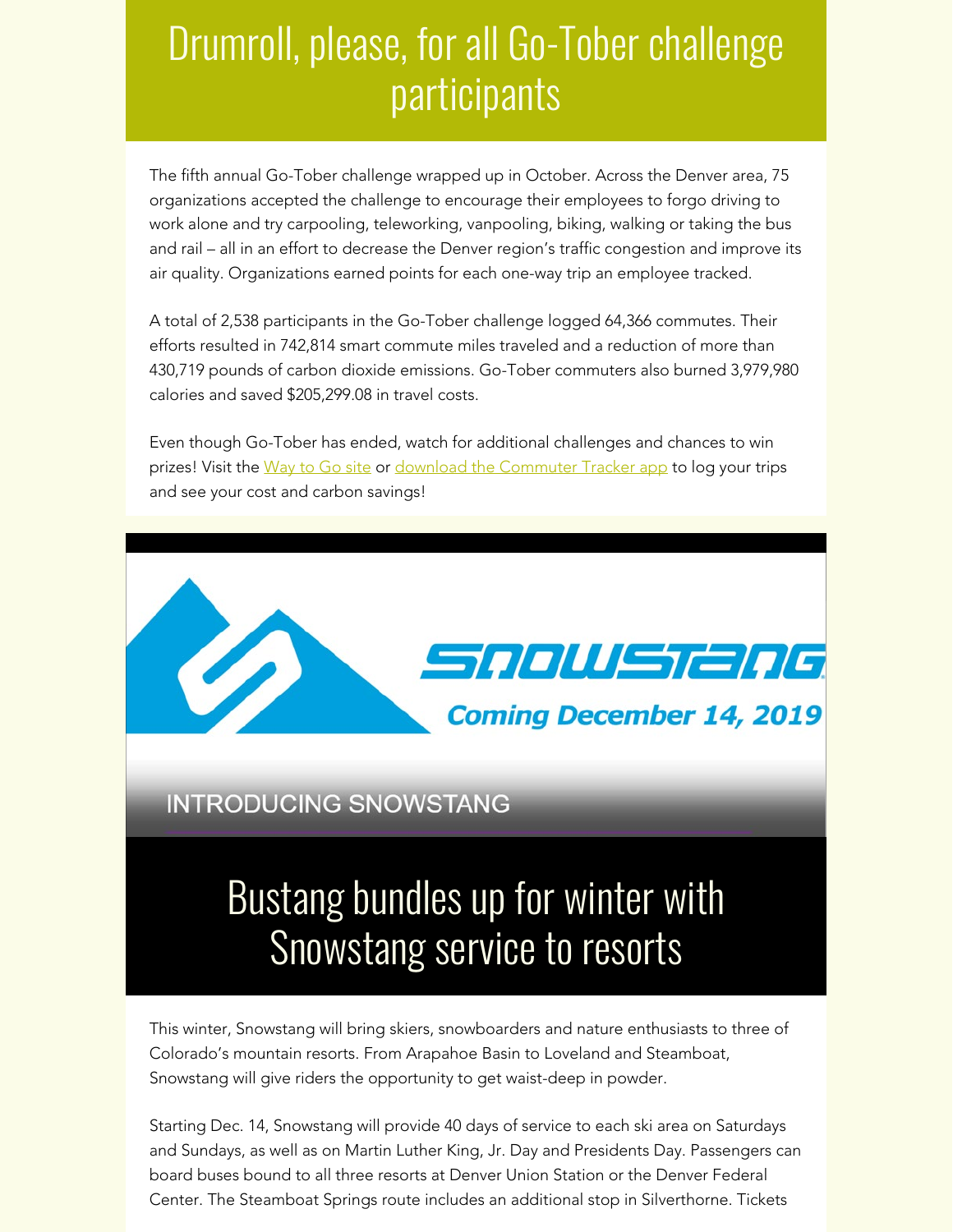start at \$25 round-trip for Arapahoe Basin and Loveland and \$40 round-trip for Steamboat Springs. Discounts are available for seniors and children.

Purchase tickets or [learn more](https://drcog.createsend1.com/t/d-l-xdlnhy-l-i/).

### Bustang Denver Tech Center ridership ahead of ridership projections

This fall, the Bustang Denver Tech Center line reached its first milestone for ridership three months ahead of schedule. The Denver Tech Center line has provided a sustainable, stress-free solution for commuters traveling through the I-25 South Gap construction project from Colorado Springs. Many who try the route continue to use it weekly or daily. One recipient of I-25 MyWay free round-trip Bustang trial tickets planned to use them to attend a conference in downtown Denver.

"What a great way to get from Denver to the Springs with no hassles," shared another I-25 MyWay free round-trip ticket recipient. "Grab a good book, relax and read!! No wear and tear on your vehicle!"

[Find out more](https://drcog.createsend1.com/t/d-l-xdlnhy-l-d/) about commuting along the I-25 South Gap.



### Denver International Airport employers help employees commute by vanpool

The Way to Go team, in partnership with Commute with Enterprise, was delighted to deliver four vanpool vehicles to employees of the Denver International Airport McDonald's locations. The employees will travel to and from work together, saving money, reducing their stress and improving our region's air quality. Employers who provide reliable transportation to their employees increase employee retention.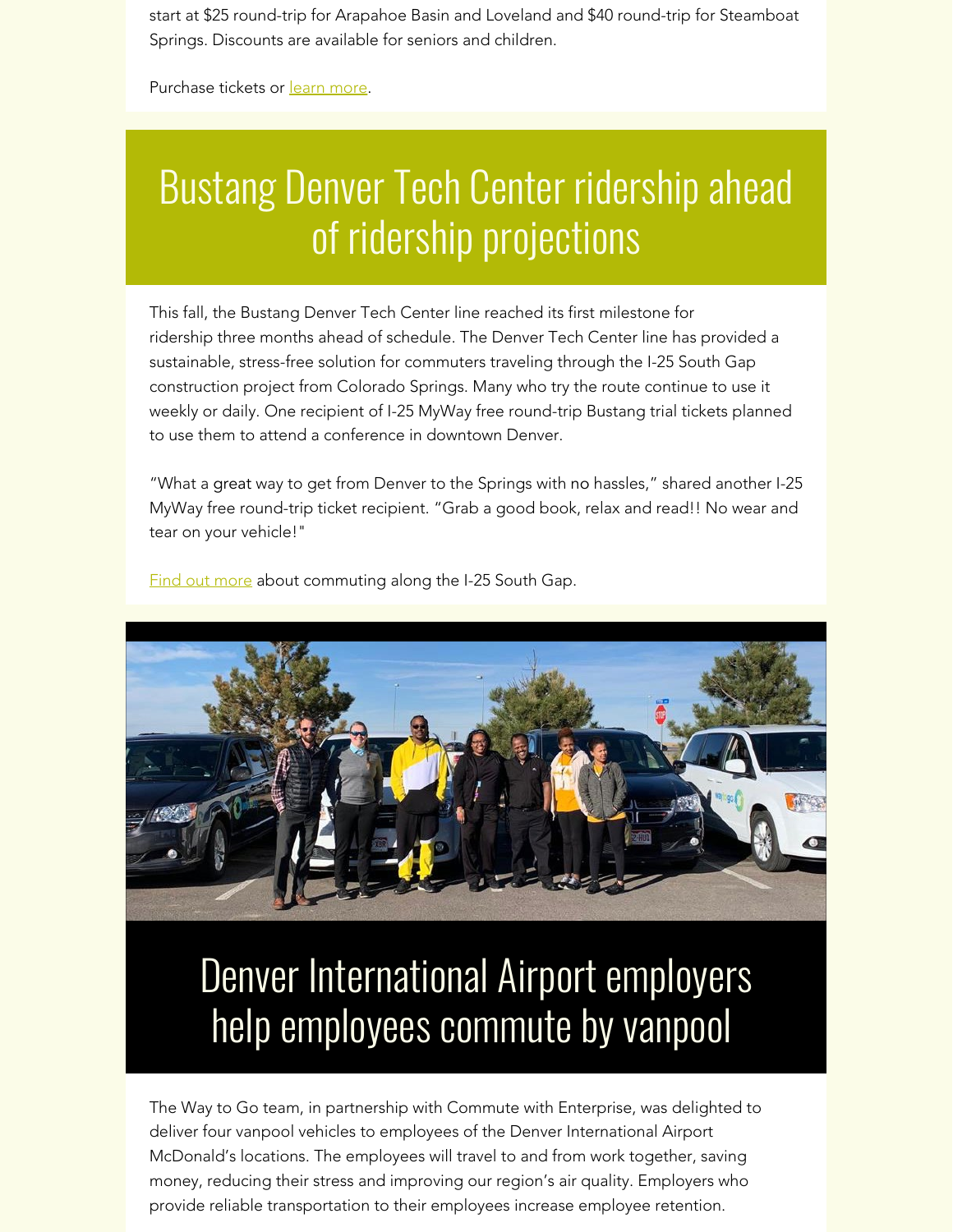The four new vanpools represent a small step toward the larger effort to encourage Denver International Airport employers to provide better commuting options for their 35,000 employees, which will in turn reduce the need for parking and decrease the airport's carbon footprint.

Employers throughout the region can join McDonald's in providing vanpools for their employees. [Learn about sustainable commute options](https://drcog.createsend1.com/t/d-l-xdlnhy-l-h/), including vanpool.



On Jan. 6, 2020, you're invited to join Commuting Solutions and the US 36 Mayors & Commissioners Coalition for their 11th Legislative Breakfast at the Aloft Hotel in Broomfield. This annual event convenes elected officials, the US 36 Mayors & Commissioners Coalition and business leaders for a morning of advocacy in advance of the legislative session.

Confirmed event speakers include Speaker of the House K.C. Becker, Senator Faith Winters, Representative Matt Gray and Will Toor, director of the Colorado Energy Office. Tickets are \$75 for Commuting Solutions members and \$90 for nonmembers. Table sponsorships are available for the event.

[Visit the Commuting Solutions breakfast registration](https://drcog.createsend1.com/t/d-l-xdlnhy-l-k/) to learn more about the event and to sign up.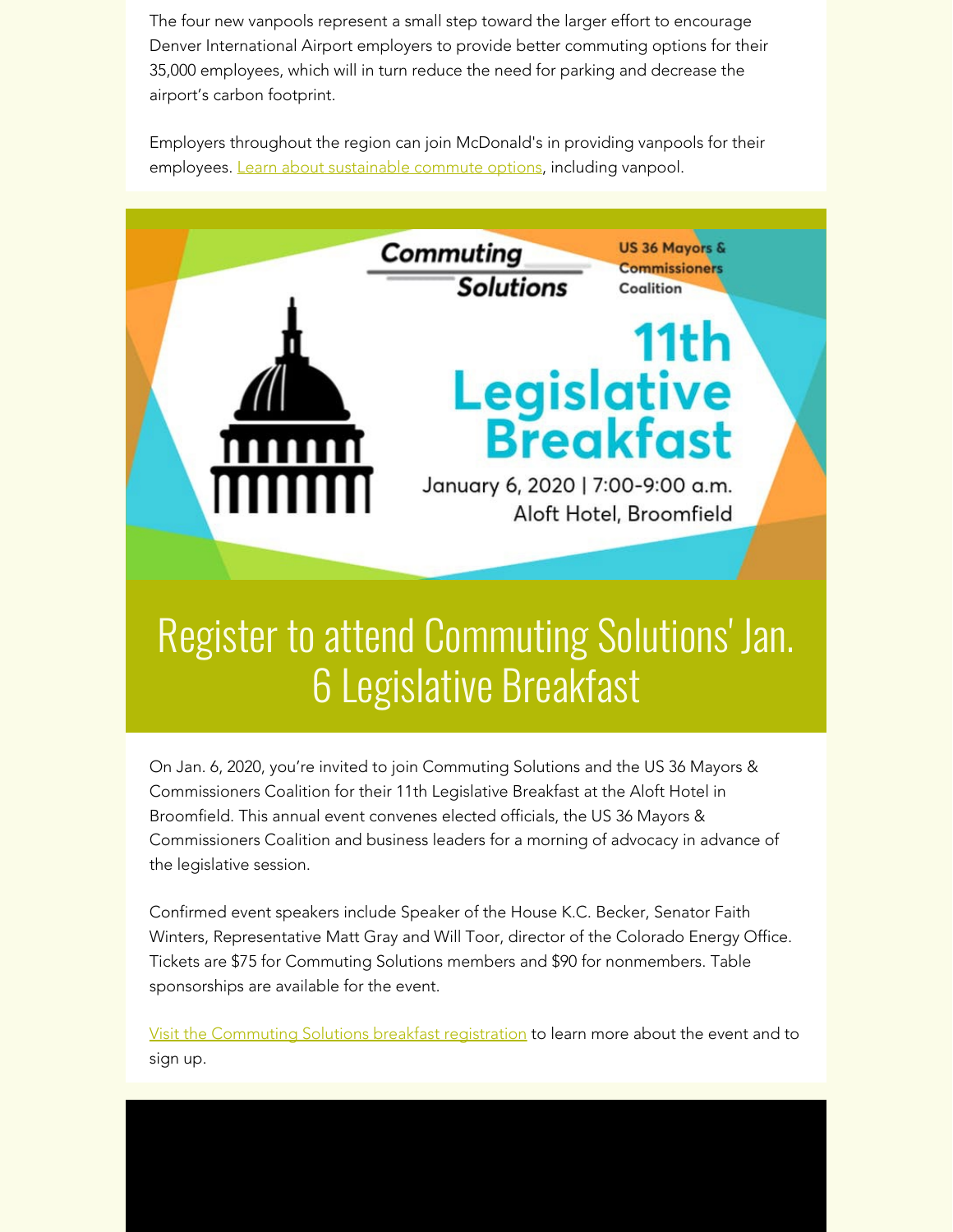

# Join Boulder Transportation Connections Dec. 17 for its year-end meeting

Join Boulder Transportation Connections for its year-end meeting on Thursday, Dec. 12, 11:30 a.m. to 1:00 p.m. at the Boulder Chamber, 2440 Pearl St., Boulder, 80302. At the event:

- **Boulder Transportation Connections will recognize 2019 Bike to Work Day and Go-**Tober winner Navigant for its great success in this year's commuter challenges.
- A representative from the Regional Transportation District will discuss its Reimagine RTD effort.
- As the Boulder Chamber works on its Boulder Together program, representatives will talk about mobility as a component of our evolving community and economic needs.
- The City of Boulder will share the latest on planning for e-scooters.
- **•** Sherpani will be present to display some great commuter gear.
- **Boulder Transportation Connections will give great commuting essentials to its rock**star commuters.

[RSVP here](https://drcog.createsend1.com/t/d-l-xdlnhy-l-u/) to join Boulder Transportation Connections for this fun event!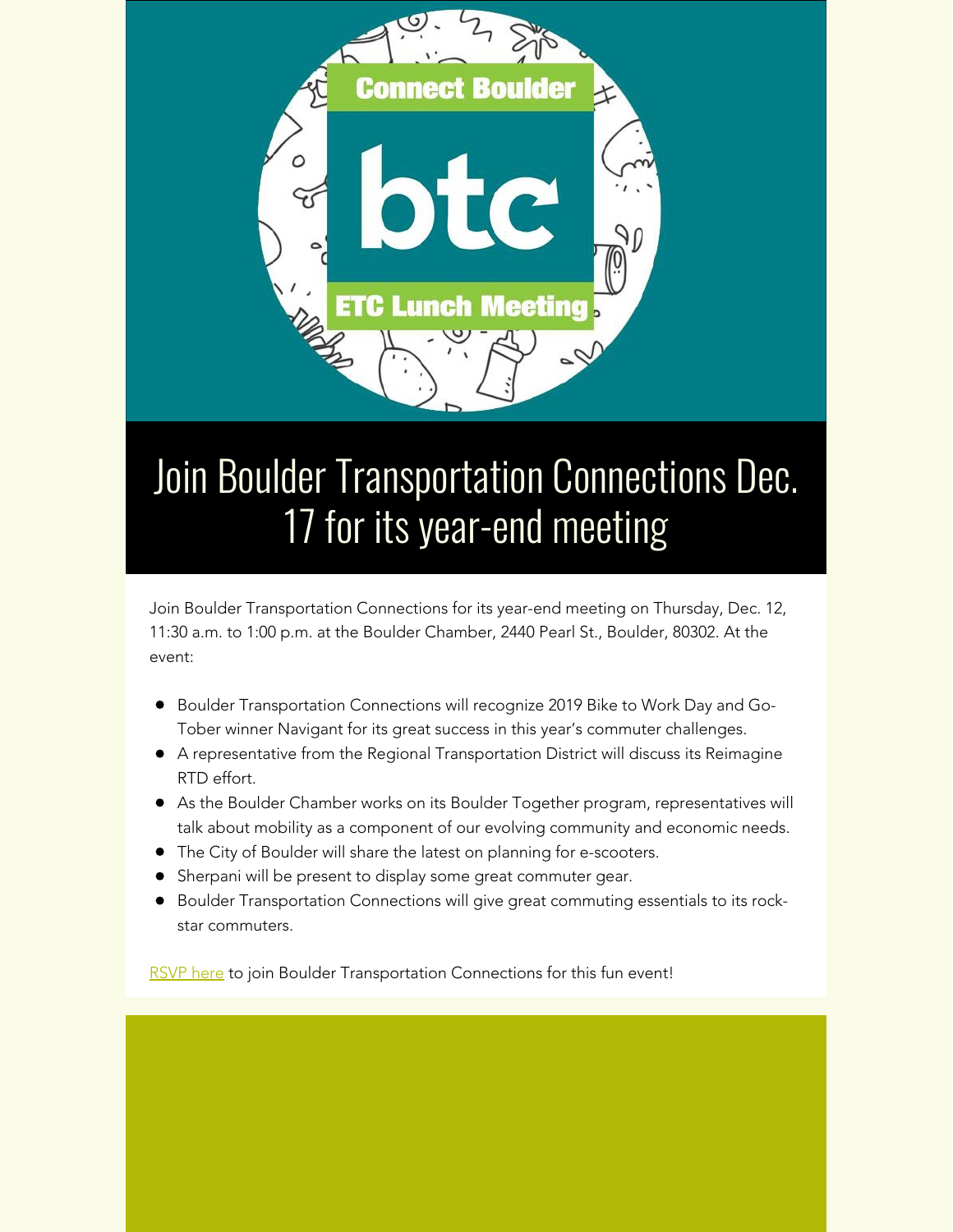

### Aurora begins construction on its first protected bike lanes

Construction is underway on a project to improve connections between regional trails and the Regional Transportation District's Florida Station, improving safe travel for users of all types of transportation. The project includes building Aurora's first protected bike lanes. Within project boundaries, 10-foot, barrier-separated bidirectional bicycle lanes are being installed on Jewell Avenue, Potomac Street, Florida Avenue and Mexico Avenue.

Additional improvements include roadway surface reconfiguration for on-street bicycle lanes, intersection and mid-block crossing improvements and bicycle racks. A Florida Station Kiss-n-Ride area also is being added.

The project expands transportation options, improves area access to the trail system for recreating and commuting, provides connections to the Florida Station from two regionally significant trails, creates safe spaces for bikes and pedestrians, and offers traffic calming near schools and neighborhoods.

Plans were developed with input from community members, and the work will be substantially completed by March. Visit the [City of Aurora's website](https://drcog.createsend1.com/t/d-l-xdlnhy-l-o/) for more information.

# Federal grant supports new I-70 interchange in Aurora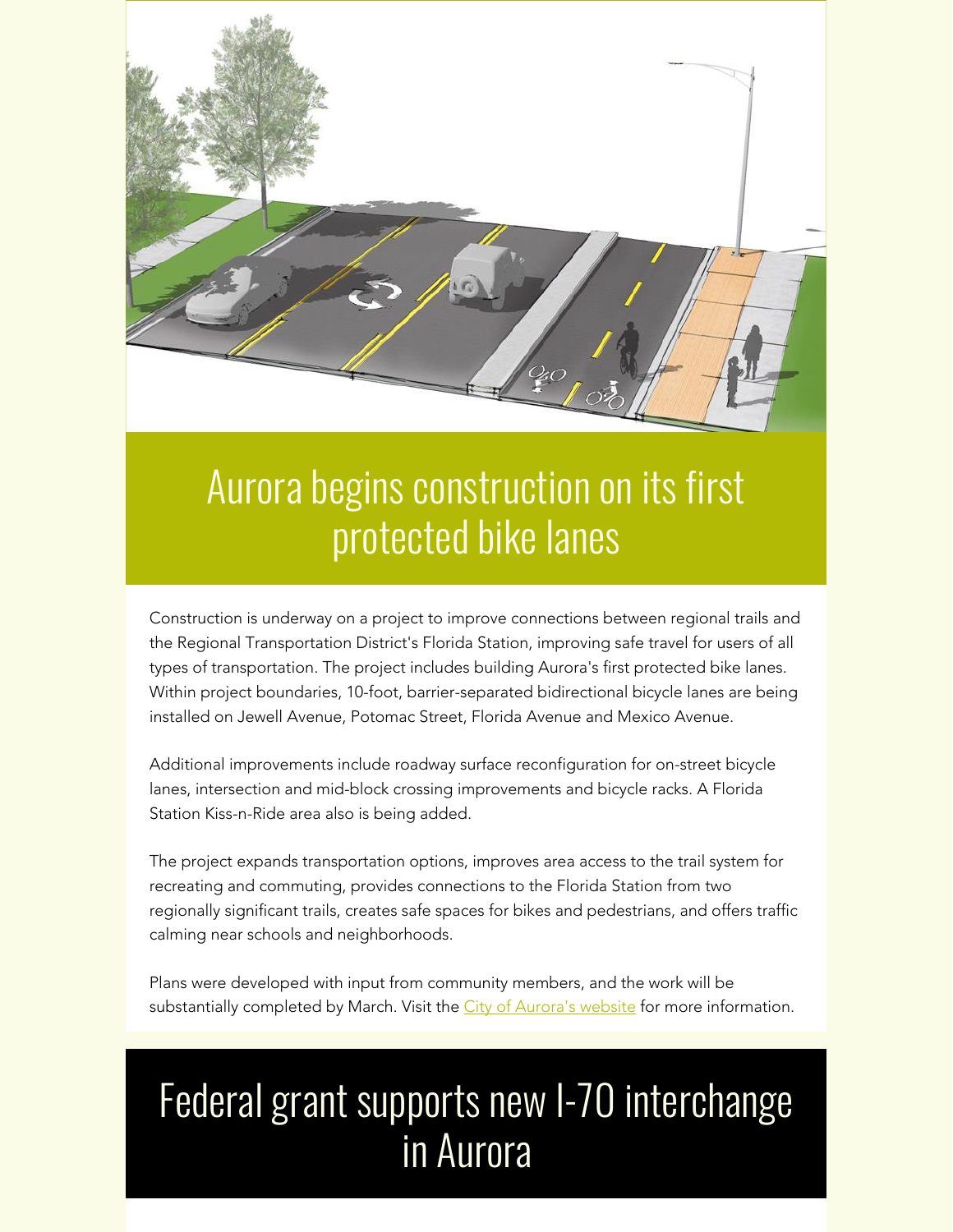

Anticipated in 2023, a new interchange on I-70 in Aurora will provide greater connectivity for people and freight to key employment centers, Denver International Airport, and local, regional and international commercial markets.

A newly awarded \$25 million federal grant will kickstart the I-70/Picadilly interchange project that has been planned for more than a decade. The new interchange will address growing traffic in the area, improve safety on Tower Road, replace deficient roadways, and connect Picadilly Road between Colfax Avenue and Smith Road.

Aurora received its full request for funding and the maximum amount permitted per project under the U.S. Department of Transportation's Better Utilizing Investments to Leverage Development transportation discretionary grants program. The city and private developers will also contribute funding to the \$56.6 million project.

The interchange at Picadilly Road will provide additional infrastructure to support the planned population and employment growth in the area, including the new Aurora Highlands, Stafford Logistics Center and Painted Prairie developments, the continued expansion of Majestic Commercenter, Porteos and Prologis business parks, the Highpoint mixed-use development and the future Horizon Uptown project.

Visit the [City of Aurora's website](https://drcog.createsend1.com/t/d-l-xdlnhy-l-b/) for more information about the I-70 interchange.

### FlexRide expands transit service available from Wagon Road Park-n-Ride

On Nov. 11, the new Wagon Road Park-n-Ride/144th FlexRide began serving 144th and I-25, bringing additional Regional Transportation District access and frequency with a service specifically tailored to the area's workforce needs. FlexRide is a shared-ride bus service that travels within select RTD service areas. FlexRide is open to the public and is available on a first-come, first-served basis. FlexRide can be used to connect to other RTD bus or train services at stations and Park-n-Rides, or for direct access to shopping malls, schools, businesses, recreation centers, libraries and more by booking a trip online. All FlexRide vehicles are accessible and have bike racks.

FlexRide operates Monday through Saturday from 4:50 a.m. to 9:45 p.m., and is the result of a partnership among Smart Commute Metro North, RTD, Adams County, Thornton and Westminster.

Visi[t Wagon Road Park and Ride/144th](https://drcog.createsend1.com/t/d-l-xdlnhy-l-m/) to learn more.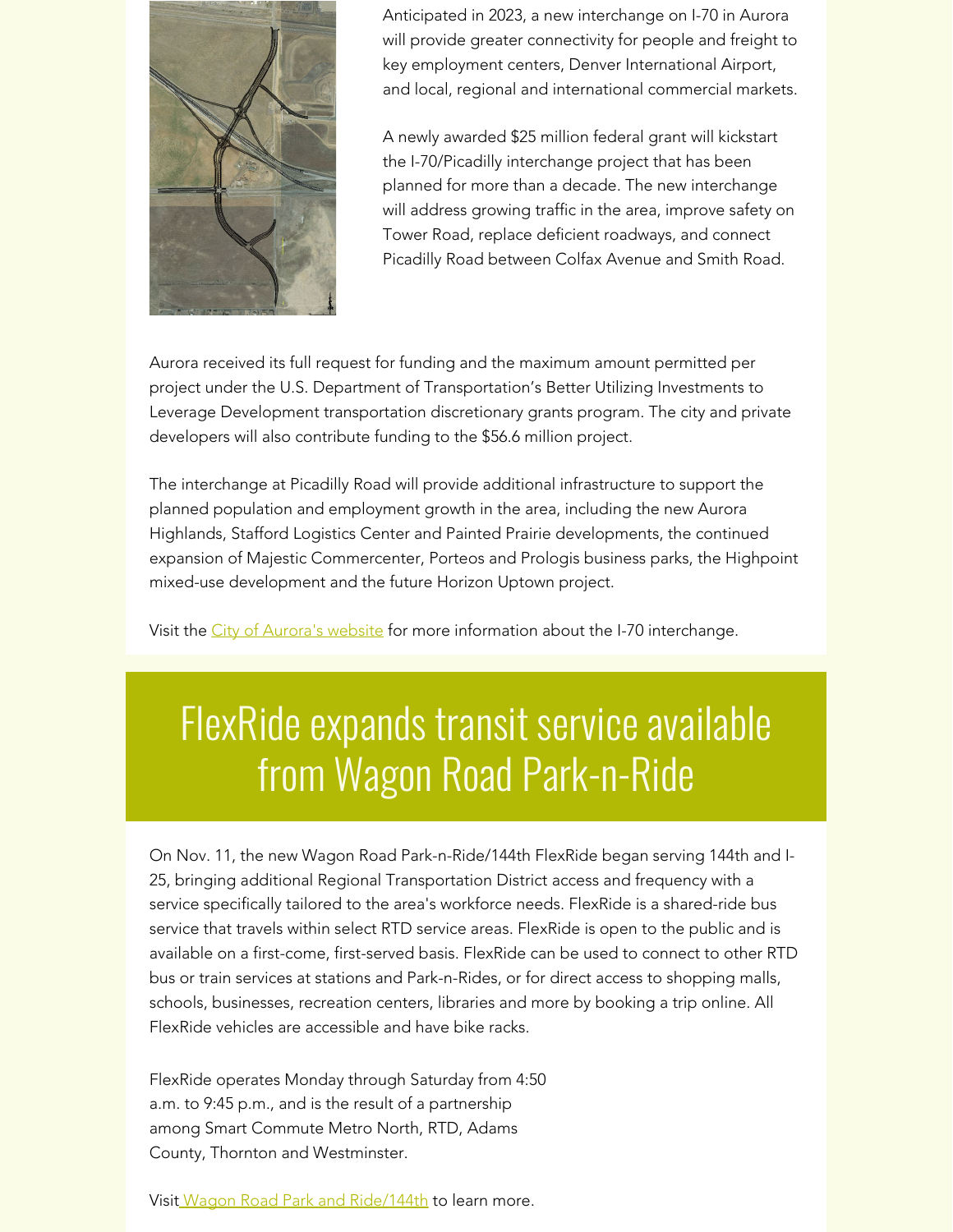



### DRCOG wraps up fall session of Citizens' Academy, prepares for spring

Almost 40 people participated in DRCOG's [Citizen's Academy](https://drcog.createsend1.com/t/d-l-xdlnhy-l-c/) this fall. Over seven weeks, the participants learned from local experts and leaders, networked with other residents and developed a plan to act on what they've learned. Each session of the course consisted of lectures from subject matter experts on a wide range of important regional issues such as transportation, affordable housing, health equity, economic development, and civic engagement. Citizens' Academy welcomed speakers from organizations such as the Colorado Department of Local Affairs, the Denver Metro Chamber of Commerce, the City and County of Denver, the Urban Land Conservancy, the City of Lakewood, the Regional Transportation District, and the Colorado Department of Transportation. Participants also developed individual action plans about how they will continue to be engaged in their communities now that they've completed the academy.

Since 2007, about 900 residents from around the region have completed the Citizens' Academy. DRCOG took over the management of the program in 2018. It is a great opportunity for emerging leaders interested in learning more about regional issues and developing their civic capacity. If you or someone in your network is interested in increasing their knowledge of regional issues and enhancing their civic leadership skills, DRCOG will begin accepting applications for the spring 2020 session in February.